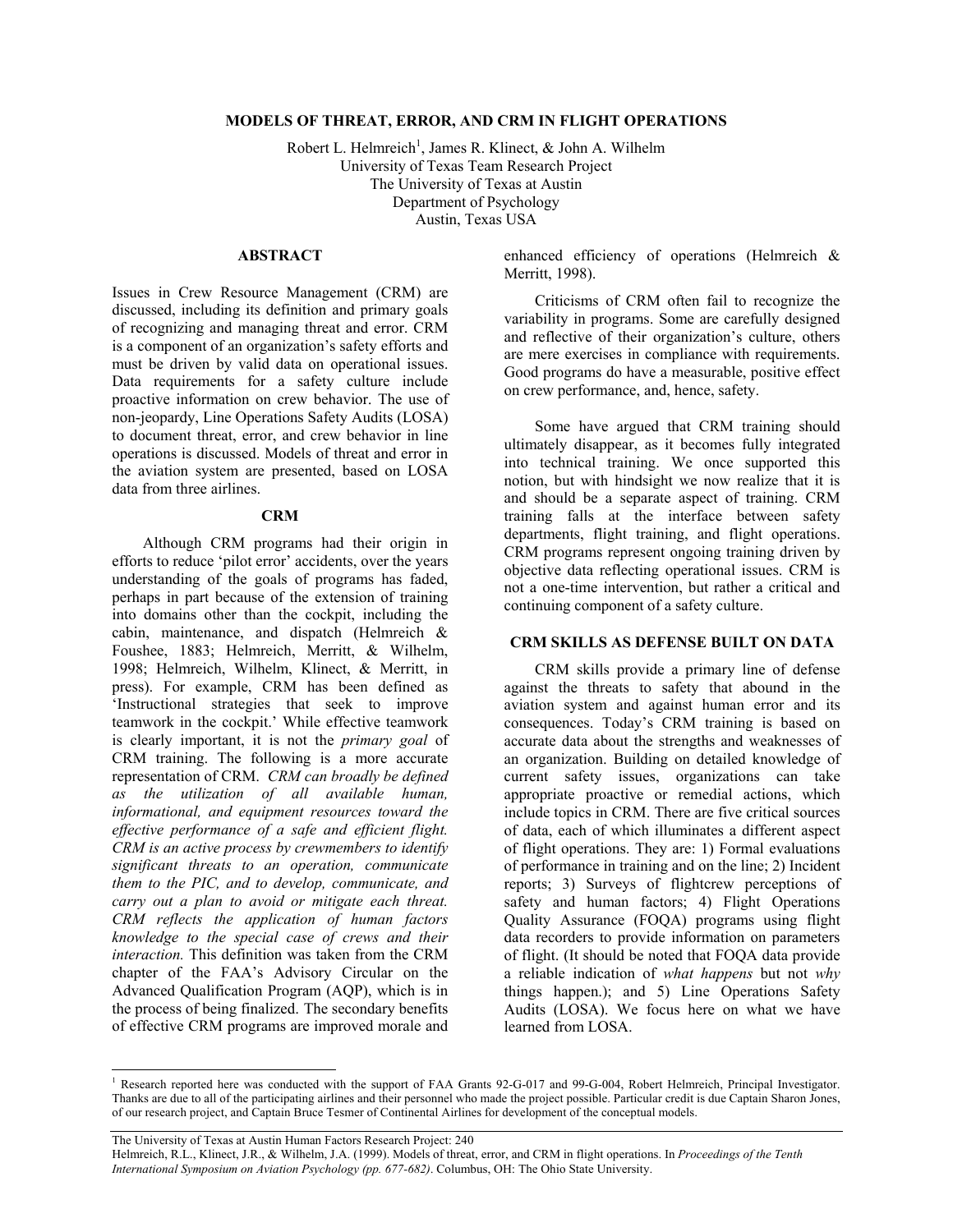The nature and value of LOSA. Line Operations Safety Audits are programs that use expert observers to collect data about crew behavior and situational factors on normal flights. They are conducted under strict non-jeopardy conditions, meaning that no crews are at risk for observed actions. Observers code observed threats to safety and how they are addressed, errors and their management, and specific behaviors that have been associated with accidents and incidents (and that form the basis for contemporary CRM training). Data are collected using the University of Texas Line/LOS Checklist (Helmreich, Klinect, Wilhelm, & Jones, 1999). In practice, members of the University of Texas project and trained observers from participating airlines serve as observers. Their presence across all organizations allows us to make valid cross-airline comparisons. Data from LOSA provide a valid picture of system operations that can guide organizational strategy in safety, operations, and training. A particular strength of LOSA is that the process identifies examples of superior performance that can be reinforced and used as models for training. Data collected in LOSA are proactive and can be used immediately to prevent adverse events. The University of Texas project has participated in eight audits with more than 3,500 flights observed. In this paper, data from the three most recent audits, which include threat recognition and error management, are discussed. These three LOSA projects were conducted both in the U.S. and in international operations and involved two U.S. and one non-U.S. carrier.

## **THE MODEL OF THREAT AND ERROR MANAGEMENT**

Data are most valuable when they fit within a theoretical or conceptual framework. Our research group has developed a general model of threat and error in aviation that is shown below in Figure 1. As the model indicates, risk comes from both expected and unexpected threats. Expected threats include such factors as terrain, predicted weather, and airport conditions while those unexpected include ATC commands, system malfunctions, and operational pressures. Risk can also be increased by errors made outside the cockpit, for example, by ATC, maintenance, and dispatch. External threats are countered by the defenses provided by CRM behaviors. When successful, these lead to a safe flight.

The response by the crew to recognized external threat or error might be an error, leading to a cycle of

error detection and response. In addition, crews themselves may err in the absence of any external precipitating factor. Again CRM behaviors stand as the last line of defense. If the defenses are successful, error is managed and there is recovery to a safe flight. If the defenses are breached, they may result in additional error or an accident or incident.



Figure 1. The model of flightcrew error management.

# **THE MODEL OF FLIGHTCREW ERROR MANAGEMENT**

 Errors made within the cockpit have received the most attention from safety investigations and has been implicated in around two-thirds of air crashes (Helmreich & Foushee, 1993).<sup>2</sup> Our analyses of error

The University of Texas at Austin Human Factors Research Project: 240

 $\overline{a}$ 

<sup>2</sup> Early investigations tended to focus on the crew as the sole causal factor. Today, of course, we realize that almost all accidents are

Helmreich, R.L., Klinect, J.R., & Wilhelm, J.A. (1999). Models of threat, error, and CRM in flight operations. In *Proceedings of the Tenth International Symposium on Aviation Psychology (pp. 677-682)*. Columbus, OH: The Ohio State University.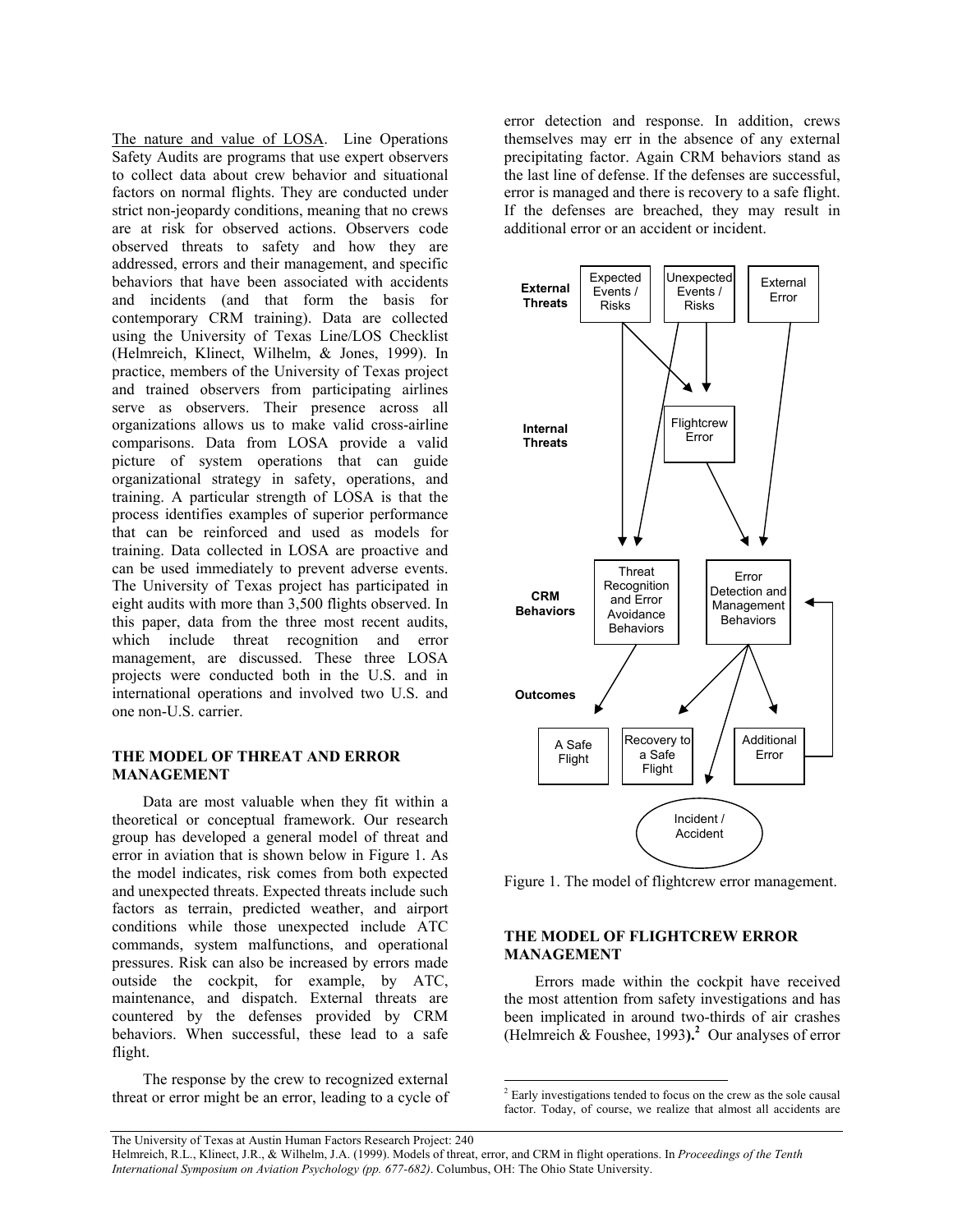have led us to reclassify and redefine error in the aviation context. Operationally, flightcrew error is defined as *crew action or inaction that leads to deviation from crew or organizational intentions or expectations.* Our definition classifies five types of error: **1) Intentional noncompliance errors** are conscious violations of SOPs or regulations. Examples include omitting required briefings or checklists; **2) Procedural errors** include slips, lapses, or mistakes in the execution of regulations or procedure. The intention is correct but the execution flawed; **3) Communication errors** occur when information is incorrectly transmitted or interpreted within the cockpit crew or between the cockpit crew and external sources such as ATC; **4) Proficiency errors** indicate a lack of knowledge or stick and rudder skill; and **5) Operational decision errors** are discretionary decisions not covered by regulation and procedure that unnecessarily increases risk. Examples include extreme maneuvers on approach, choosing to fly into adverse weather, or over-reliance on automation.

Crew response to error and error outcomes. Three responses to crew error are identified: **1) Trap** – the error is detected and managed before it becomes consequential; **2) Exacerbate** – the error is detected but the crew's action or inaction leads to a negative outcome; **3) Fail to respond** – the crew fails to react to the error either because it is undetected or ignored.

Definition and classification of errors and crew responses to them are based on the observable process without consideration of the *outcome*. There are three possible outcomes: **1) Inconsequential** – the error has no effect on the safe completion of the flight, or was made irrelevant by successful cockpit crew error management. This is the modal outcome, a fact that is illustrative of the robust nature of the aviation system; **2) Undesired aircraft state** – the error results in the aircraft being unnecessarily placed in a condition that increases risk. This includes incorrect vertical or lateral navigation, unstable approaches, low fuel state, and hard or otherwise improper landings. A landing on the wrong runway, at the wrong airport, or in the wrong country would be classified as an undesired aircraft state; **3) Additional error** – the response to error can result in an additional error that again initiates the cycle of response.

Undesired states can be **1) Mitigated***, 2)*  **exacerbated***,* or **3) Fail to respond***.* For example,

system accidents as discussed by Helmreich & Foushee (1993) and Reason (1997).

 $\overline{a}$ 

recognizing an unstable approach and going-around would mitigate the situation. Crew actions may exacerbate the situation, increasing the severity of the state and the level of risk. Just as with error response, there can also be a failure to respond to the situation. There are three possible resolutions of the undesired aircraft state: **1) Recovery** is an outcome that indicates the risk has been eliminated; **2) Additional error** - the actions initiate a new cycle of error and management; and **3) crew-based incident or accident.**

The model can facilitate analysis of all aspects of error, response, and outcome. The failure or success of defenses such as CRM behaviors can also be evaluated. Errors thus classified can be used not only to guide organizational response but also as scenarios for training, either in classroom or LOFT. The full error management model is shown graphically in Figure 2.



The University of Texas at Austin Human Factors Research Project: 240

Helmreich, R.L., Klinect, J.R., & Wilhelm, J.A. (1999). Models of threat, error, and CRM in flight operations. In *Proceedings of the Tenth International Symposium on Aviation Psychology (pp. 677-682)*. Columbus, OH: The Ohio State University.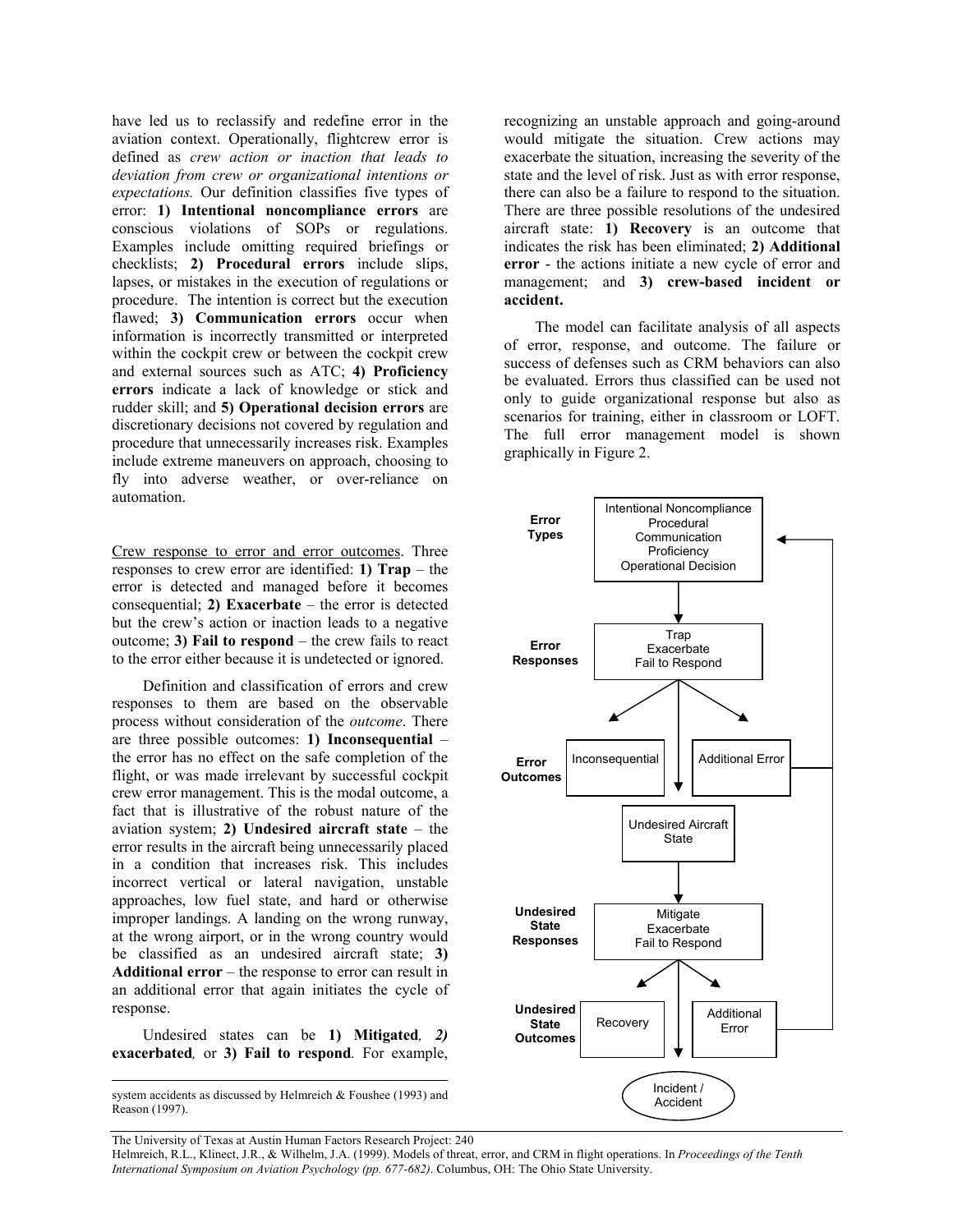Figure 2. A model of flightcrew error.

 Major findings from LOSA conducted in three airlines are presented in subsequent papers (Klinect & Wilhelm, this volume). It is critical to note that the data show very large and significant differences between airlines and between fleets within airlines. This is illustrated in Figures 3 and 4 following.

|                                       | Airline | Airline | Airline |
|---------------------------------------|---------|---------|---------|
| Threats per segment                   | 3.3     | 2.5     | 0.4     |
| Errors per segment                    | .86     | 19      | 2.5     |
| Error Management -<br>% consequential | 18%     | 25%     | $7\%$   |

Figure 3. Threats and errors in three airlines**.** 

| Aircraft                                            | Intentional<br>noncompliance | Procedural |
|-----------------------------------------------------|------------------------------|------------|
| Advanced Tech.<br>Fleet #1                          | 40%                          | 31%        |
| Advanced Tech.<br>Fleet #2                          | 30%                          | 44%        |
| Conventional<br>Tech. Fleet $#1 -$<br>3 person crew | 17%                          | 55%        |
| Conventional<br>Tech. Fleet $#2 -$<br>2 person crew | 53%                          | 20%        |

Figure 4. Percentages of error types within fleets in one airline.

## **IMPLICATIONS OF LOSA DATA AND MODELS**

 Unlike incident and accident investigations that provide information after a potentially catastrophic or near-catastrophic event, LOSA data provide a picture of normal operations and allow estimation within organizations of the degree of risk associated with certain environments, fleets, or types of maneuvers. LOSA data in organizations that have established a credible safety culture provide a valid report card on the operation. They show areas of strength and those in need of intervention. The between organization and between fleet differences demonstrated have several important implications. The first is that

organizations cannot assume that their operation will correspond to normative data from the industry. The high degree of variability observed corresponds to differences in the operating environment and, most importantly, demonstrates the power of organizational cultures and subcultures (Reason, 1997). Even in the same organization, fleets engaged in comparable operations can differ widely, manifesting their own subcultures. While the LOSA database assembled by the University of Texas project cannot be used to represent industry norms because of this variability, the data do point to general problems and capture the extent of variation.

 The value of data showing operational areas of strength must be recognized. Training based on positive examples is superior to that based on negatives. It is important for organizations to recognize those things they do particularly well and to reinforce them.

The two models presented can provide a useful framework for training by illustrating concretely the sources of risk and the process of risk avoidance and error management. The model and the data also demonstrate clearly how the core behaviors of CRM serve in risk avoidance and error management. By engaging the models and real data in the training process, the acceptance and impact of training should be increased. Training must recognize the inevitability of error. It should concentrate on the management of threat and error. It also needs to focus on strategies to reduce the consequences of errors and to mitigate undesired states. As one airline has recognized, the data can be used to improve LOFT training to ensure that crews encounter the kinds of threats in the simulated environment that are most prevalent in line operations. It has been our view that the operational impact of LOFT should be enhanced, and LOSA data can help strengthen this training.

 Intentional non-compliance errors should signal the need for action since no organization can function safely with widespread disregard for its rules and procedures. One implication of violations is a culture of complacency and disregard for rules, which calls for strong leadership and positive role models. Another possibility is that procedures themselves are poorly designed and inappropriate, which signals the need for review and revision. More likely, both conditions prevail and require multiple solutions. One carrier participating in LOSA has addressed both with considerable success.

 Procedural errors may reflect inadequately designed SOPs or the failure to employ basic CRM behaviors such as monitoring and cross checking as countermeasures against error. The data themselves

The University of Texas at Austin Human Factors Research Project: 240 Helmreich, R.L., Klinect, J.R., & Wilhelm, J.A. (1999). Models of threat, error, and CRM in flight operations. In *Proceedings of the Tenth International Symposium on Aviation Psychology (pp. 677-682)*. Columbus, OH: The Ohio State University.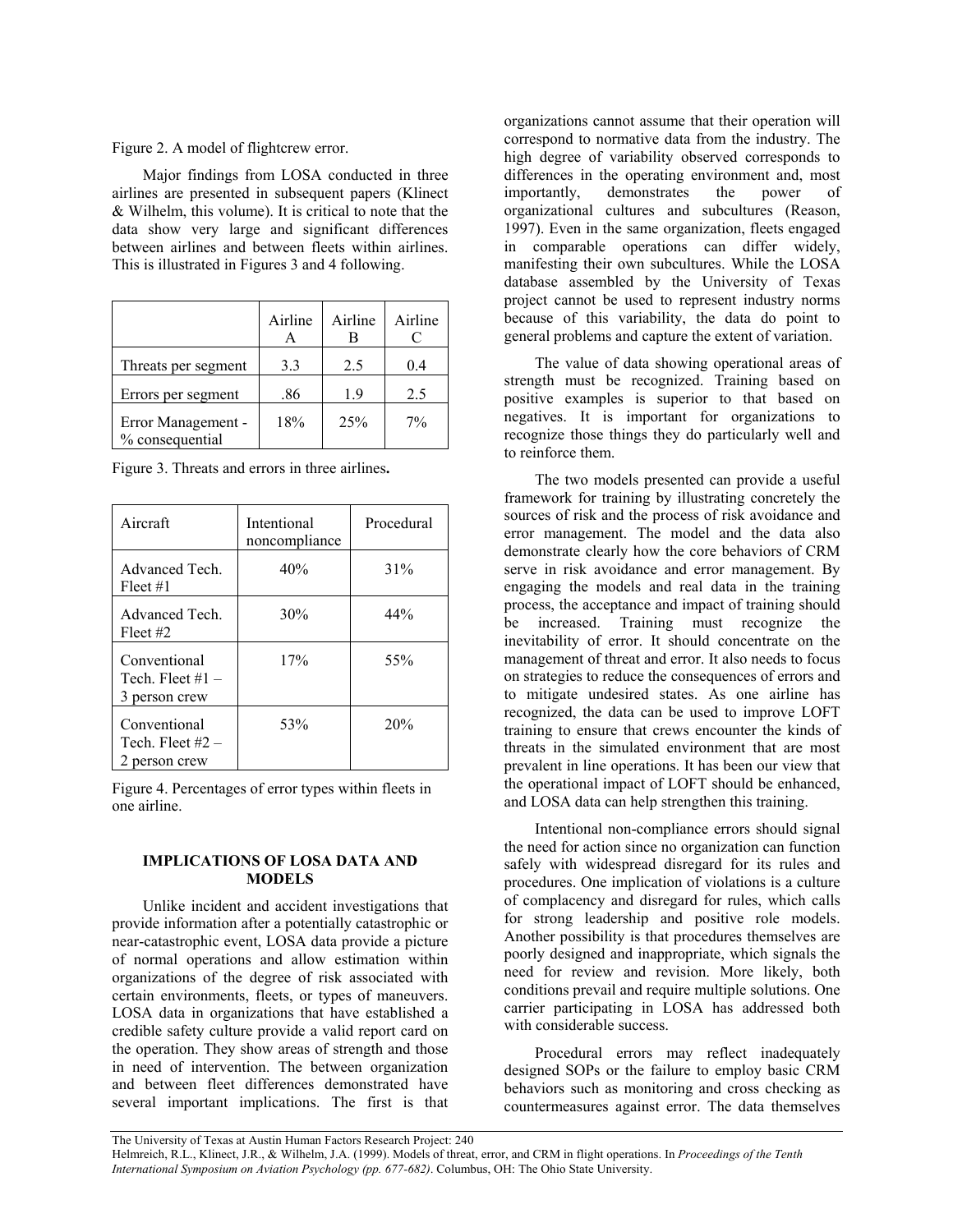can help make the case for the value of CRM. Similarly, many communications errors can be traced to inadequate practice of CRM, for example in failing to share mental models or to verify information exchanged.

 Proficiency errors can indicate the need for more extensive training before pilots are released to the line. LOSA thus provides another checkpoint for the training department in calibrating its programs by showing issues that may not have generalized from the training setting to the line.

 Operational decision errors also signal inadequate CRM as crews may have failed to exchange and evaluate perceptions of threat in the operating environment. They may also be a result of the failure to revisit and review decisions made.

 Organizations nurturing a safety culture must deal with those issues identified by LOSA and other data sources, interventions may include revising procedures, changing the nature and scope of technical training, changing scheduling and rostering practices, establishing or enhancing a safety department, and a variety of other actions. The LOSA data set can be used by management to set priorities based on threats that crews face and how effectively they respond to those threats. At the organizational level, we have seen positive examples of the use of both threat and error LOSA data. Some examples of proactive responses include: changing SOPs regarding approaches resulting in a 70% reduction in unstable approaches; developing special training in captaincy in response to evidence of weak leadership regarding SOPs and procedures, require special airport qualifications for certain foreign destinations after noting the density of threats. Several organizations have provided wide dissemination of LOSA data to raise the awareness of crews regarding threat and error. One, for example, placed a summary of their LOSA data in all aircraft and bases for crews to examine in detail.

 One of the most important actions that organizations can provide through LOSA is to communicate a non-punitive attitude toward error (but not toward intentional non-compliance). LOSA, in conjunction with non-punitive incident reporting systems, can provide the data needed for development of truly effective safety cultures. One of the research challenges that remains is to develop analytic strategies to integrate LOSA data with those from incident reports. We can recognize the fact that undesired states in our model represent incidents that have been mitigated. One step in this direction is the development of an incident reporting system that addresses human factors issues in self-reports using

the same conceptual model of threat and error employed in LOSA (Jones & Tesmer, this volume). In addition, the results from FOQA, surveys, and training should be considered as part of the same model. The ultimate goal is an accurate multivariate representation of a complex operating environment.

The threat and error management models can also serve a useful function in the analysis of accidents by providing a template for capturing contextual factors and countermeasures in a systematic manner. Results of these analyses can assist both safety investigations and the development of management interventions and training.

 One of the major challenges for research will be to understand the complex relationships between threats and errors and between errors and responses. We know that high threat does not lead inexorably to error. This is certainly due in part to the fact that both crew and system defenses moderate the relationship. One of the uses of the data should be to prioritize the deployment of resources for safety.

# **SUMMARY**

There are basic steps that every organization needs to follow to establish a proactive safety culture that is guided by the best possible data on its operations. These include the following:

- Establish trust
- Adopt a credible, non-punitive policy toward error (not violation)
- Demonstrate commitment to taking action to reduce error-inducing conditions
- Collect ongoing data that show the nature and types of errors occurring
- Provide training in threat and error management strategies for crews
- Provide training in evaluating and reinforcing threat and error management for instructors and evaluators

Trust is a critical element of a safety culture, since it is the lubricant that enables free communication. It is gained by demonstrating a non-punitive attitude toward error and showing in practice that safety concerns are addressed. Data collection to support the safety culture must be ongoing and findings must be widely disseminated. CRM training must make clear the penultimate goals of threat and error management. Ancillary benefits such as improved